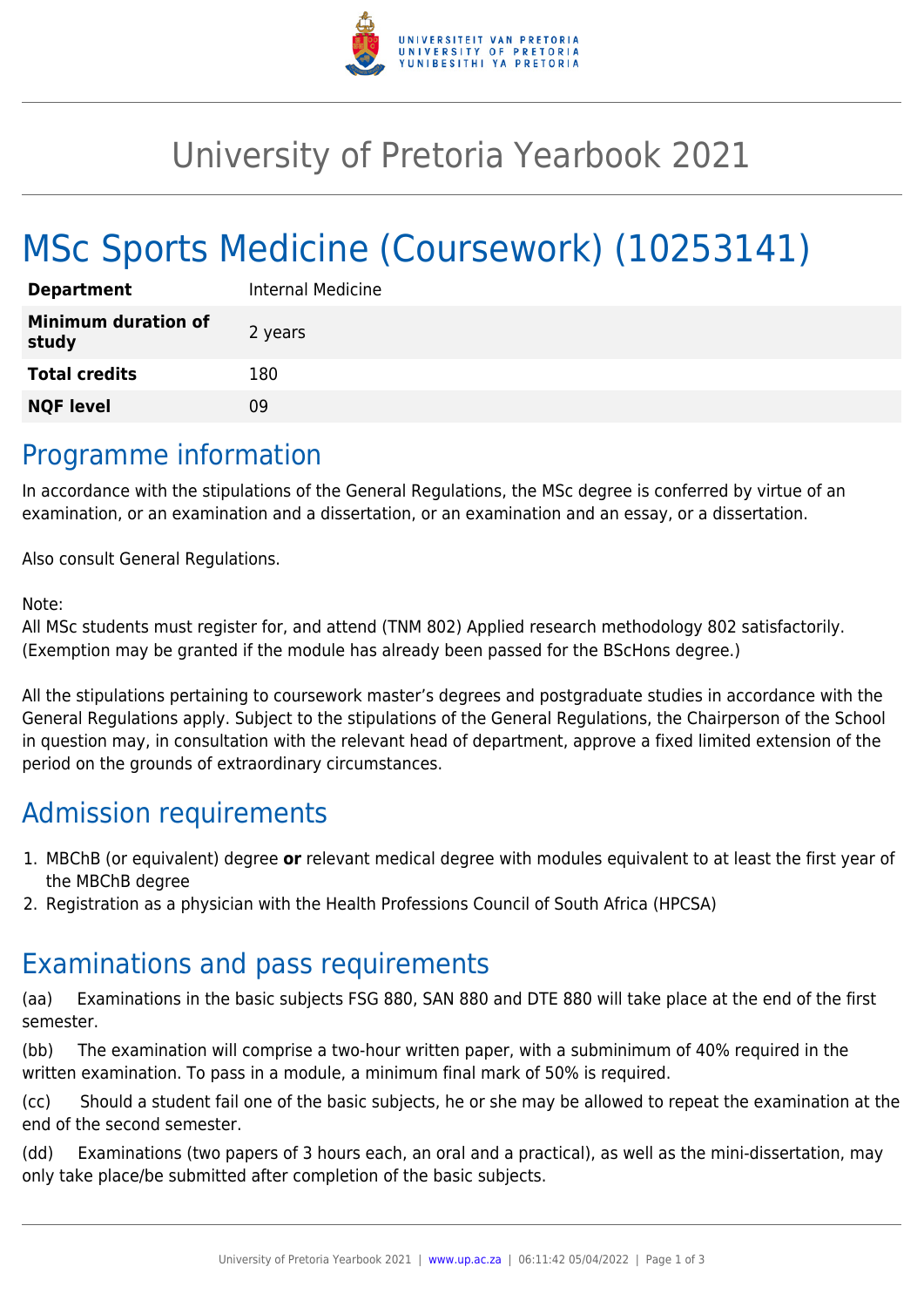

## Pass with distinction

The MSc (Sports Medicine) will be conferred with distinction on students who obtain a mark of at least 75% in both the mini-dissertation (SGN 896) and SGN 800 Sports medicine.